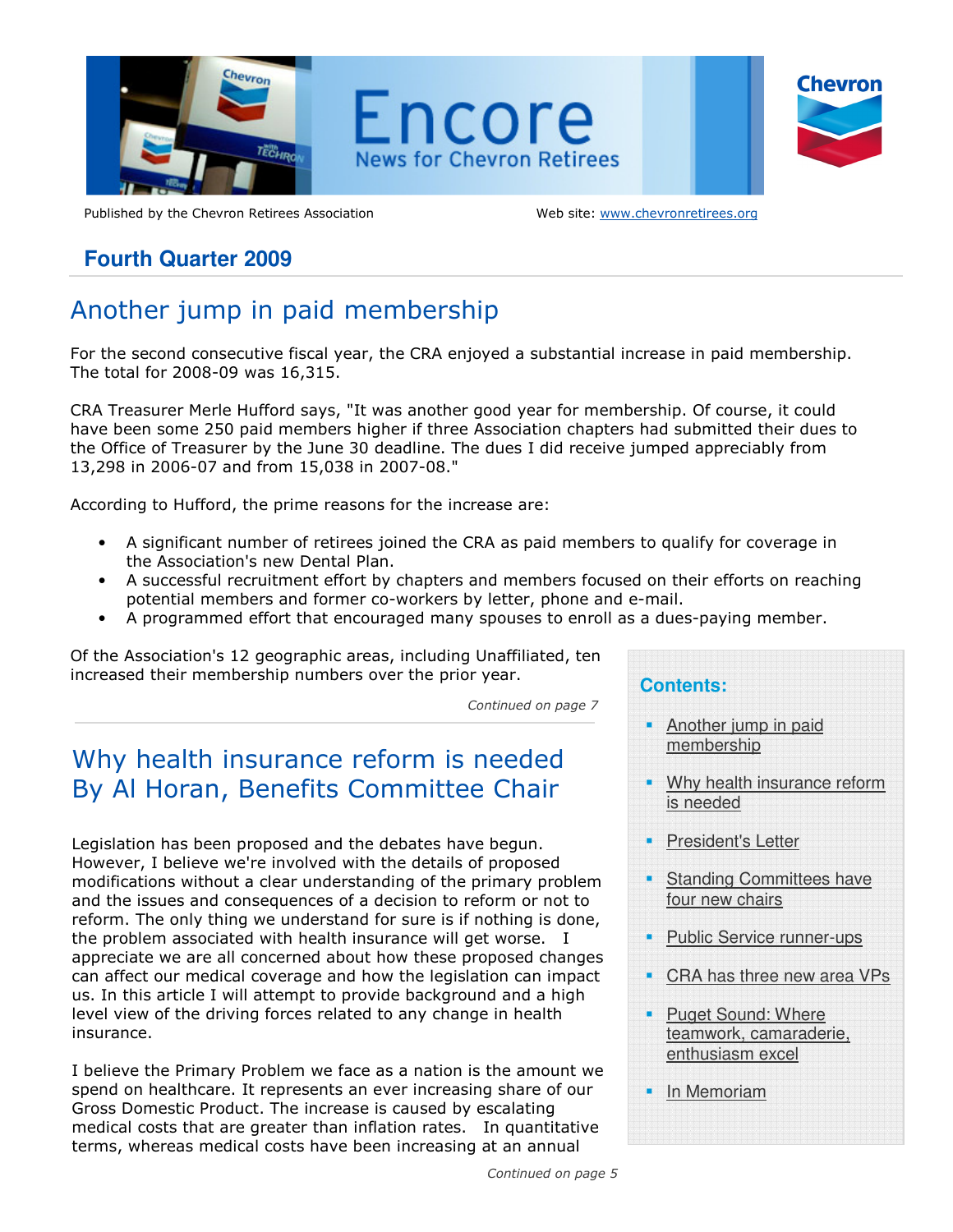## President's Letter Breaux outlines plans, programs for CRA's new administration

I welcome the opportunity to represent the<br>interests of the CPA members and consider interests of the CRA members and consider it an honor to follow in the footsteps of those past presidents who have set high standards for the Association. The primary focus of a new president is to staff the organization and identify projects that will advance the goals and objectives of the Association. I am happy to report we have an outstanding group of Officers, Standing Committee Chairpersons and Subcommittee Members who are dedicated to serving your needs and interests. I thank each and every one of them for accepting my invitation to join me in meeting our commitment to you and the CRA.

I congratulate Charlie Rhoads, the Officers,

Committee Chairpersons and Members, who served



Standing from left are the CRA's new executive officers. They are President Ernie Breaux, Secretary Mary Lou Baugher and Treasurer Merle Hufford.

the CRA over the past two years and thank them for their achievements. Their combined efforts have given us an insurance policy that covers our CRA Officers and Directors, a dental plan that now includes members who were not afforded that opportunity at the time of their retirement, an all time high membership of over 16,000 and a much improved website that helps all our members stay in touch with each other and provides a means to keep up with the news of the Association and the Company.

At a time when we are experiencing tremendous economic uncertainty in our country, it becomes necessary for the Association to adapt its resources to meet the challenges of a changing environment. We will remain focused on our commitment to you, to address the welfare and economic well-being of our members, their spouses and surviving spouses.

We are committed to ensuring that the progress established during the past administrations will continue to evolve and be refined as we move forward. We will monitor and continue to improve the way we conduct our business. Our goal will be to maintain a high level of efficiency, both as it applies to the costs of doing business and to the process. We recognize there is a strong social aspect to our Association and we will work to make our meetings productive and enjoyable.

Our relationship with Chevron is strong. We fully recognize that whatever affects Chevron affects the CRA. We will support Chevron's positive image with the public and the government by taking an active role in the Advocacy Program. We are committed to keeping the lines of communication open with regards to improving health benefits and seeking pension supplementation for all our retirees.

Our membership is our lifeblood and to that end we will continue to pursue increasing our membership. We will look to the ranks of the employees about to leave the company as a source for new members while at the same time pursuing those who have retired but not yet joined our Association.

On October 6 we will meet with Chevron Management at which time topics such as Corporate Benefits, Communications, Government and Public Affairs will be addressed. As a precursor, you are reminded of the Open Enrollment, which is scheduled for October 19 - 30. Please review the options carefully as there may be changes from the prior year.

I encourage all members to take an active role in their chapters by attending meetings and by participating in its leadership. Any member wishing to take an active role at the national level is encouraged to file a Personal Experience Record form.

We are looking forward to a very active year and to serving the needs of our fellow retirees.

- Ernie Breaux, 112 Wicklowe RD, Lafayette, LA 70503; 337-984-4657; ejbro112@yahoo.com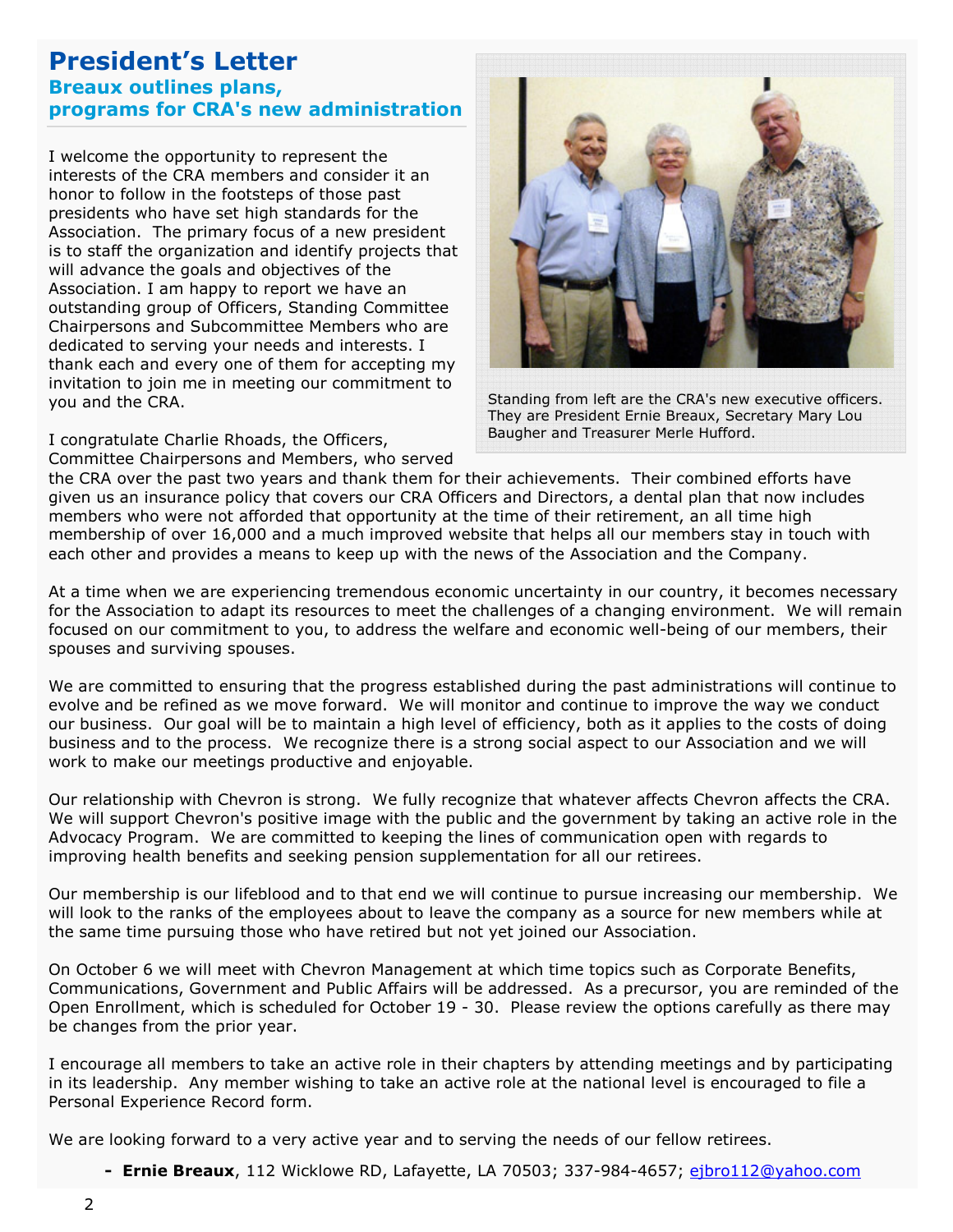## Standing Committees have four new chairs

Four of the CRA's seven standing committees have new chairpersons for 2009-10.

 $\overline{a}$ Doing double duty is Frank Coe. He is chairing the *Demographics Committee* AND continuing to serve as South Texas Area vice president. Moreover, for 17 years this busy volunteer has been a board member of the Houston-based Bluebonnet Credit Union, which serves Chevron employees in the Houston area. From 2005-07 he was president of the Metropolitan Houston Chapter. Coe concluded his 30-year career with Gulf/Chevron by retiring in Houston in 2000 as project manager of the Y2K Project in Information Technology for North American Upstream. His hobbies include golf, photography and Civil War history. Coe's contact numbers are 6219 Mound Airy Court, Sugar Land, TX 77479, (281) 565-9813 or fcoe@usa.net.

Kathy Dougherty, who is completing her second and last year as San Francisco Chapter president, is the new Communications Chair. Dougherty, who received a PhD in Pharmacology and Toxicology from University of California, Davis, started her Chevron career in 1981 as a toxicologist in Richmond. Among her assignments were as a laboratory study director for acute, sub-chronic and chronic toxicology studies and in the development of toxicology programs that addressed scientific and regulatory issues associated with petroleum and pesticide products. She also provided health and toxicology support for a 24-hour emergency information center. Concluding a 23-year career, Dougherty retired in 2004 as the technology companies Health, Environment, Safety manager. She resides at 1139 Dolores Street, San Francisco, CA 94110. She can be reached at (415) 970-1001 or kkdo1139@sbcglobal.net.

Vic Revenko has assumed responsibility for the Planning & Research Committee after three years as the Marin Chapter president. He retired in 1999 as manager, Training and Organization, Consulting Services, Chevron Corporation, in San Francisco. His 34-year Company career also included varied technical, business and Human Resources assignments with Chevron Research, Chevron Chemical and Chevron USA. Noteworthy, too, is he's former president of San Francisco's prestigious Commonwealth Club. Revenko is currently active in several nonprofit boards involving education, consulting and government services. A licensed professional chemical engineer, he has done some consulting for Chevron recently in Bahrain and Kuwait. His base is 16 Deer Park Avenue, San Rafael, CA 94901, (415) 453-3679 or Revenko@aol.com.

**Charlie Rhoads** heads the *Nominating Committee* because CRA policy dictates that key post be occupied by the outgoing president. He served the last two years in that capacity. Previously, he chaired the Planning and Research and Benefits committees, was South Texas Area vice president and Metropolitan Houston Chapter's first president. Prior to joining Chevron, he was vice president, Human Resources, for Gulf Chemical. Rhoads retired from Chevron in 1984 as general manager, corporate HR, in Pittsburgh, Pa. He is accessible at 2113 Briarglen Drive, Houston, TX 77027, (713) 569-6931 or crhoads@therhoadsgroup.net.

Returning chairs: Tom Boaz, Budget & Finance, 75 Yellow Leaf Circle, Chelsea, AL 35043, (205) 678-6460; tomboaz@bellsouth.net; Al Horan, Benefits, 6612 Camille Ave., Dallas, TX 75252, (972) 964-1787; awhoran@verizon.net;and Skip Rhodes, Public Affairs, 31 Park Way, Piedmont, CA 94611, (510) 658-2129; skip@skiprhodes.com.

### Public Service runner-ups

Certificates of Accomplishment have been given to chapter members Thomas E. Lassiter, Oklahoma City; Hardy Murphy, Phoenix; and Gene Patterson, Singing River. They were the runner-up nominees for the 2009 Chevron Public Service Awards.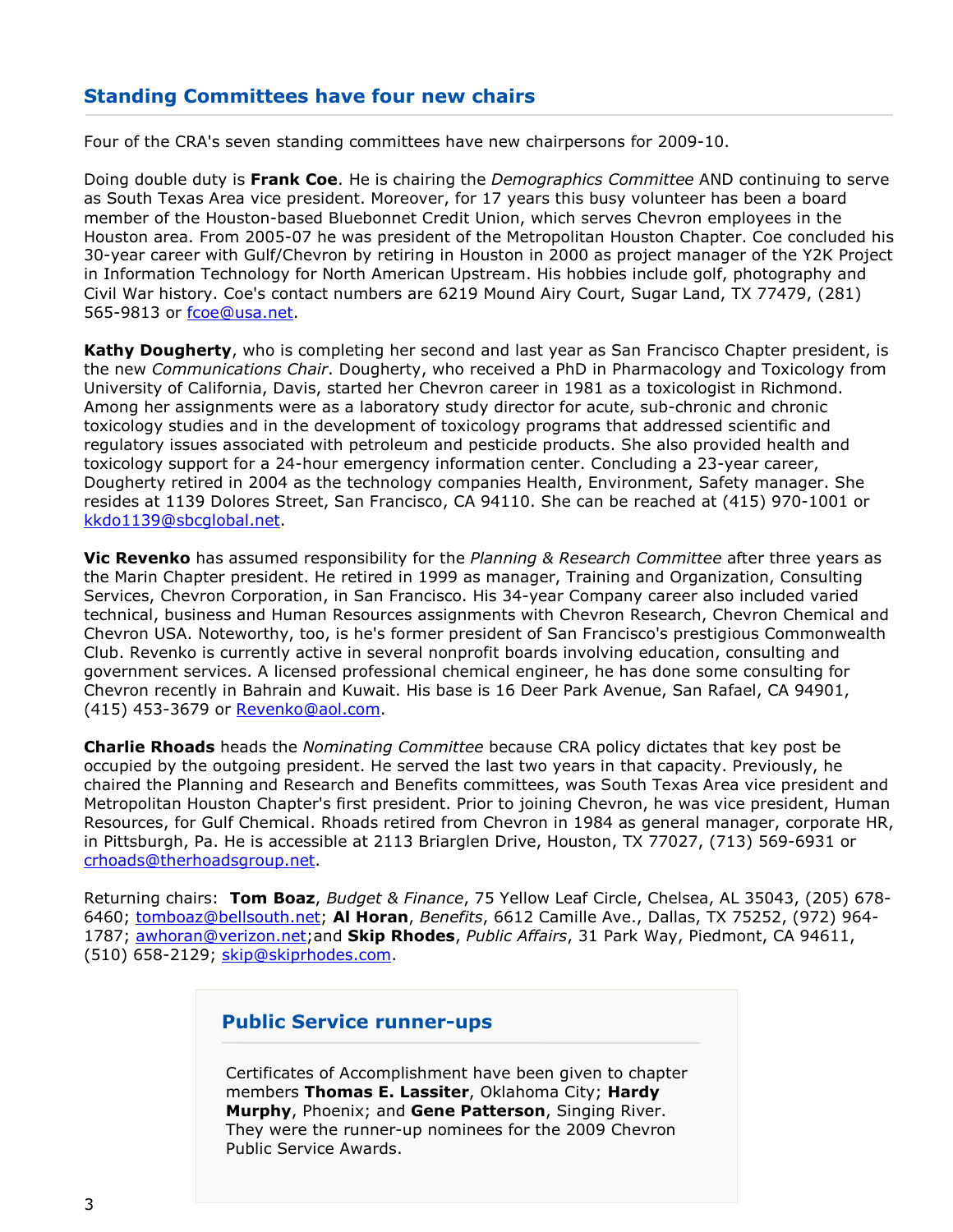## CRA has three new area VPs

A versatile trio of retirees who spent their employment years working for a combination of Chevron, Gulf, Spencer Chemical and/or Texaco are CRA's new area vice presidents for the 2009-10 fiscal year.

Maree "M.J." Stone is the new Intermountain Area Vice President with oversight for 10 chapters stretching north from the Mexican border to Canada. She also is doing double duty as Phoenix Chapter president. Her prior key CRA duties spanned 2005-06 through 2008-09 as Communications Committee chair and 2003-04/2004-05 as Association secretary for President Bob Olmstead. MJ served 39 years with Spencer Chemical, Gulf Oil and Chevron. During her 12 Chevron years she had many different assignments starting with DonO (Dept on Org) and ranging from Corporate Human Resources to Chevron Overseas Petroleum (COPI). COPI assignments took her from Angola to Zaire in Africa plus England, Indonesia, Kazakhstan, Papua New Guinea, Vietnam and a North Sea oil platform. She retired in 1997 in San Ramon, Calif., as general manager, COPI Human Resources. MJ's Phoenix volunteerism has included roles with the Desert Botanical Garden, Desert Foothills Library, Pets on Wheels and Arizona Golf Association to the Tatum Ranch Women's Golf League. She resides at 30600 N. Pima Road, #101, Scottsdale, AZ 85266. Contact numbers are 480-595-2872; msto@att.net.



CRA's new area vice presidents from left are Rudy Treml, South Atlantic Seaboard; Maree (MJ) Stone, Intermountain; and Alan Young, Canadian.

Alan Young, serving his second term as Canadian Area Vice President, also served in that role in 2004-05. Additionally, he's held multiple terms as Canadian Prairie Chapter president in Calgary. He currently is about to complete his second two-year presidential term of a chapter that has 400 paid membership. His volunteerism also has included working on projects for the chapter's award-winning Chevron Retirees in Action. In 1995 he culminated 29 years with Chevron Canada Resources by retiring as an environmental specialist, emergency response, in Environmental Affairs. Similarly, his wife, Nancy, is a retiree from the same Company's Human Resources. They are based at 5543 Silverdale Drive N.W., Calgary, AB Canada T3B 3M7. His contact numbers are 403-288-7564 and a.r.young@shaw.ca.

**Rudy Treml** has assumed the Vice President reins of the South Atlantic Seaboard Area,

whose boundaries extend north to Richmond, Va., south to Florida's West Palm Beach and west to Atlanta, Ga. The total area is comprised of 14 chapters. Treml spent the last two years as Big Sun Chapter president in Deland, Fla. The vast majority of his Company career from 1970-2003 was focused on Refinery Operations and Package Lubricants with Texaco. His extensive overseas travels were concentrated on the West Coast of Africa plus the Caribbean and Latin America. Treml's final two years before retirement in Coral Gables, Fla., were with Chevron as manager, Package Products, International Marketing. His wife, Judy, formerly the Big Sun secretary, has succeeded him as chapter president. She worked five years as manager of Texaco's federal credit union office in Coral Gables. They reside at 116 Callaway Court, Deland, FL 32724. Contact numbers are 386-738-3844 and rudytreml@cfl.rr.com.

Returning area vps: Gary Branson, Crandall, TX, The Plains; Daryl Brennick, Lynden, Wash., Northwest U.S./Alaska; John Bulla, Brentwood, TN, Midwest; Frank Coe, Sugar Land, TX, South Texas; Dennis Dauphin, Ocean Springs, MS, Gulf Coast; Herb Farrington, Westminster, Calif., Southern California; Peter Gates, Pleasant Hill, CA, Northern California/Hawaii; Kevin Ryan, Ridgefield, Conn., North Atlantic Seaboard; and Bill Mather, Reno, Nev., Unaffiliated.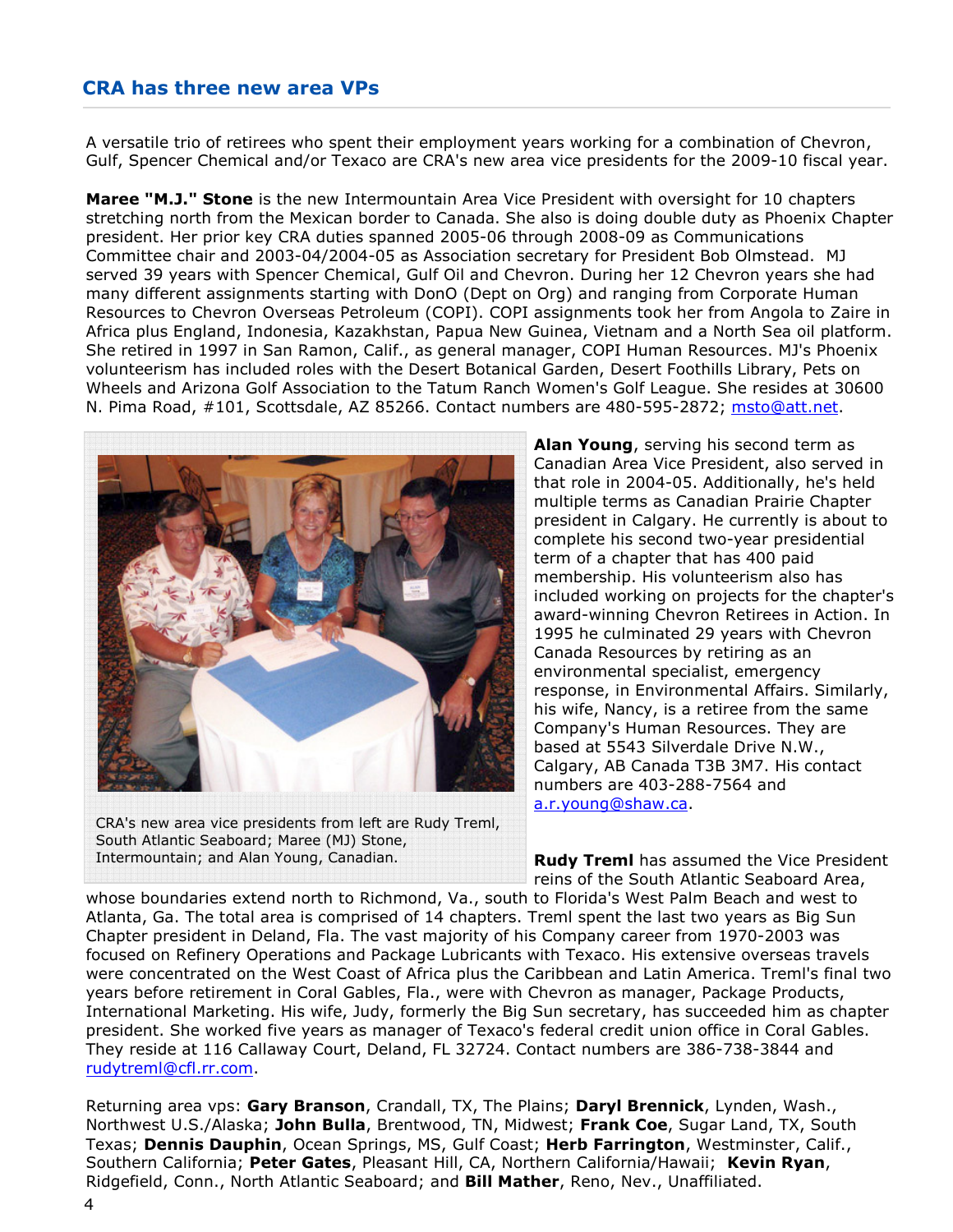rate of approximately 6.1 %, the inflation rate per annum since 1999 has been about 2.2 %, i.e., the former increasing more than twice the latter. To balance the U.S. budget we are faced with the choice of tightening our belts in many areas or accepting the consequences of inaction. The consequences of inaction could include deficit financing. Deficit financing could contribute to hyperinflation and even the possible devaluation of the U.S. Dollar. We have seen the effects of hyperinflation and devalued currencies in some other countries.

In 2007 the U.S. spent approximately \$7,400 per person on health care. This is nearly twice the average of other developed nations. Further, Americans typically spend more on health care than on food and housing. If our spending pattern for health care does not change, it is estimated our health care costs will go up from the current level of 16 % (\$2.2 trillion) of GDP to 20 % in 2018 and 25 % by 2025.

Having defined the Primary Problem I now would like to briefly cover the causes of the Problem. These issues are important collectively because of their impact on the GDP. Please note the following items are not covered in any particular order.

- Provide Health Insurance for Everyone: While not everyone has health insurance, hospitals are typically obliged to provide emergency treatment to everyone, irrespective of their ability to pay. Many times Emergency Room treatment of non-life threatening conditions is an expensive way of providing primary care. Where costs are not recovered from the patient, hospitals generally try to recover these costs over time from other patients. This practice is usually referred to as "balance billing." It can be argued that universal insurance should address the issue of "balance billing," but we must recognize it could result in increased usage of medical care. The increased usage could come from pent up demand by the consumer. We saw this happen when Medicare was introduced in the 1960's. Currently, there are approximately 46 million individuals who are uninsured (While this is about 15 % of the population, please note this figure may include illegal aliens as well as individuals who made conscious decisions to forego insurance coverage).

**- Efficiency of Medical Care:** How often have we experienced or read about duplication of medical tests or a doctor being overly cautious by ordering excessive medical tests. Perhaps this situation could be improved by better coordination of care by the doctors treating the patient. As a start it may be helpful if patient records were made available centrally to the treating physicians. (Assumes doctors would be able to rely on results of tests ordered by other physicians without increasing the risk of malpractice.) It could also be more efficient if an individual has a primary care physician who could arrange for and coordinate the referral and evaluation of the patient by a specialist. Ongoing treatment, where possible, could perhaps be handled by the primary care physician. (I can remember a time when I would only see my doctor, primary care physician, and if I needed a specialist he had to refer me otherwise the specialist would not see me.)

**- Quality of Medical Care:** This is an area of great concern to all. In spite of the huge amount spent on health care in the U.S., our medical outcomes aren't any better than the outcomes in countries that spend less. With any health insurance reform I believe it's important we maintain high standards for medical care and we seek improvements in medical outcomes. It probably also makes sense to provide for research for medical conditions especially debilitating conditions where treatment may not be commercially viable, e.g., Lou Gehrig's disease. Also included in the area of quality care are indirect issues like malpractice and medical ethics. Medical providers should be held to higher ethical standards and they should also be able to practice medicine without fear of groundless malpractice suits. I believe we should question relationships between doctors and pharmaceutical companies, laboratories, etc. so there aren't conflicts of interest. We should also question the practice of pharmaceutical companies advertising prescription medications. (Intuitively, I feel this practice has been responsible for an increase in prescription usage which has contributed to an increase in healthcare costs.)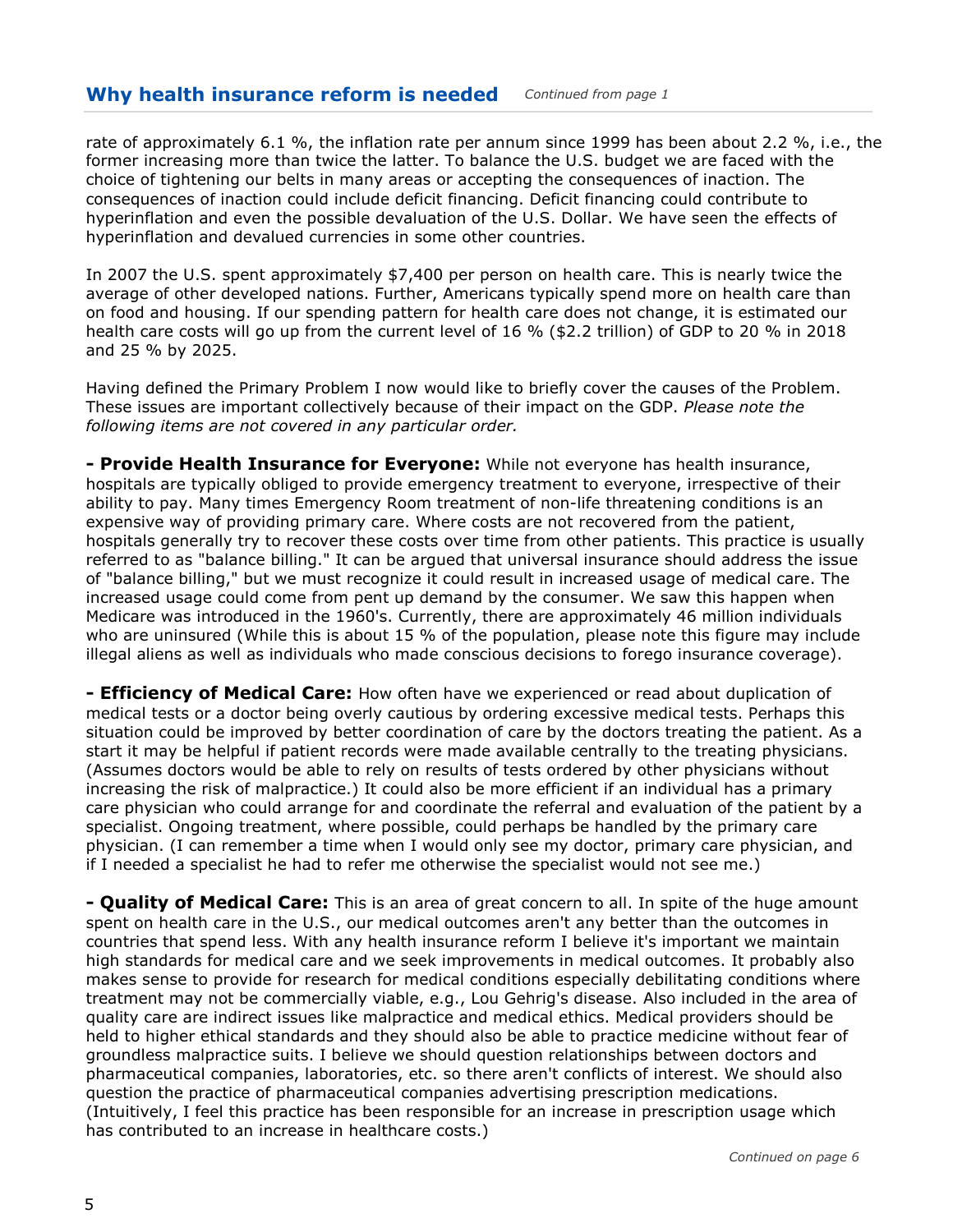### Why health insurance reform is needed Continued from page 5

Lastly, quality of medical care should address issues like retreatment of a patient because of oversight by a medical provider. This is especially the case where a patient requires readmission to a hospital to correct an error. In the unlikely event readmission is required, I believe the medical provider should absorb any added expense. Unless there is gross negligence the readmission should not form the basis of a malpractice claim. I also believe it would be appropriate to limit malpractice judgments, provided healthcare professionals are required to maintain their skills and provided they are periodically retested to retain their medical licenses.

**- Cost of Medical Care:** Central to the medical care dilemma is cost. In its basic form cost should reflect the interaction of supply and demand in a free economy. Unfortunately, our healthcare system has overriding factors that impede the natural ebb and flow of supply and demand. These factors include restrictions on the number of new physicians, and price controls that are imposed on the healthcare community by Medicare. If the government takes a more active role in offering health insurance to non-Medicare eligible individuals I feel our price problem can only worsen. By assuming a larger share of the health insurance market and imposing Medicare-like price controls we most likely will see a further shifting of cost to the private insurance sector. (Please note, Medicare members represent about 15 % of the population but their medical costs represent about 40 % of total medical care costs.)

Cost also is a reflection of the inefficiency of how medical care is rendered as well as the general lack of emphasis on preventative care. Delivery of care has not kept pace with changes in our communities, like two working parents. Unlike the past, typically doctors do not have evening appointments nor make house calls. Consequently, we have seen the over utilization of more expensive forms of delivery, like hospital emergency rooms. More recently, I've seen stand alone emergency care facilities and surgical centers opening where I live. The concept is to provide the proper level of care at a reasonable price. Rather than concentrate on treating sick people, the healthcare community should also concentrate on preventative care and wellness. The government should probably start by covering annual physicals under Medicare. The strategy is to shift emphasis to prevention, very much like the dental community did some years ago. Finally, I believe the government should address what level of care should be provided to illegal aliens.

It's been mentioned the government would like to see employers remain as the conduit for providing health insurance. However, it is important employers still be allowed to claim their share of the cost of the health insurance as a deductible expense under IRS rules and regulations. If employers were to lose the deduction, they may consider discontinuing their insurance. In that case the cost burden would most likely be transferred to the employee/retiree or the government. Under current tax rules employers absorb approximately 70 % of the cost and the government absorbs the balance in the form of a tax deduction.

As you can see the issue of Health Insurance Reform is complex and multifaceted. Since it took years for us to create our intricate and expensive healthcare system, I believe it also will take time to unwind and correct the system. I could very well see changes being phased in over several years. Perhaps the first order of business could be to establish a universal minimum standard level of insurance coverage. (Somewhat like the way auto insurance is handled.) Next, I think it could be helpful in controlling medical care costs if, at least temporarily, uniform price controls were applied universally and not just for Medicare. Also it's in our best interests if the employer tax deduction is retained. Finally, I believe we need to train and license more primary care physicians; change the paradigm for care by emphasizing preventative and wellness, and look to primary care physicians to deliver most of the care; and adopt rules and regulations that would ensure quality standards of care and would limit malpractice.

However, irrespective of Health Insurance Reform, change must also take place with each of us. Each of us should start by taking ownership of our health. This means watching our diet, controlling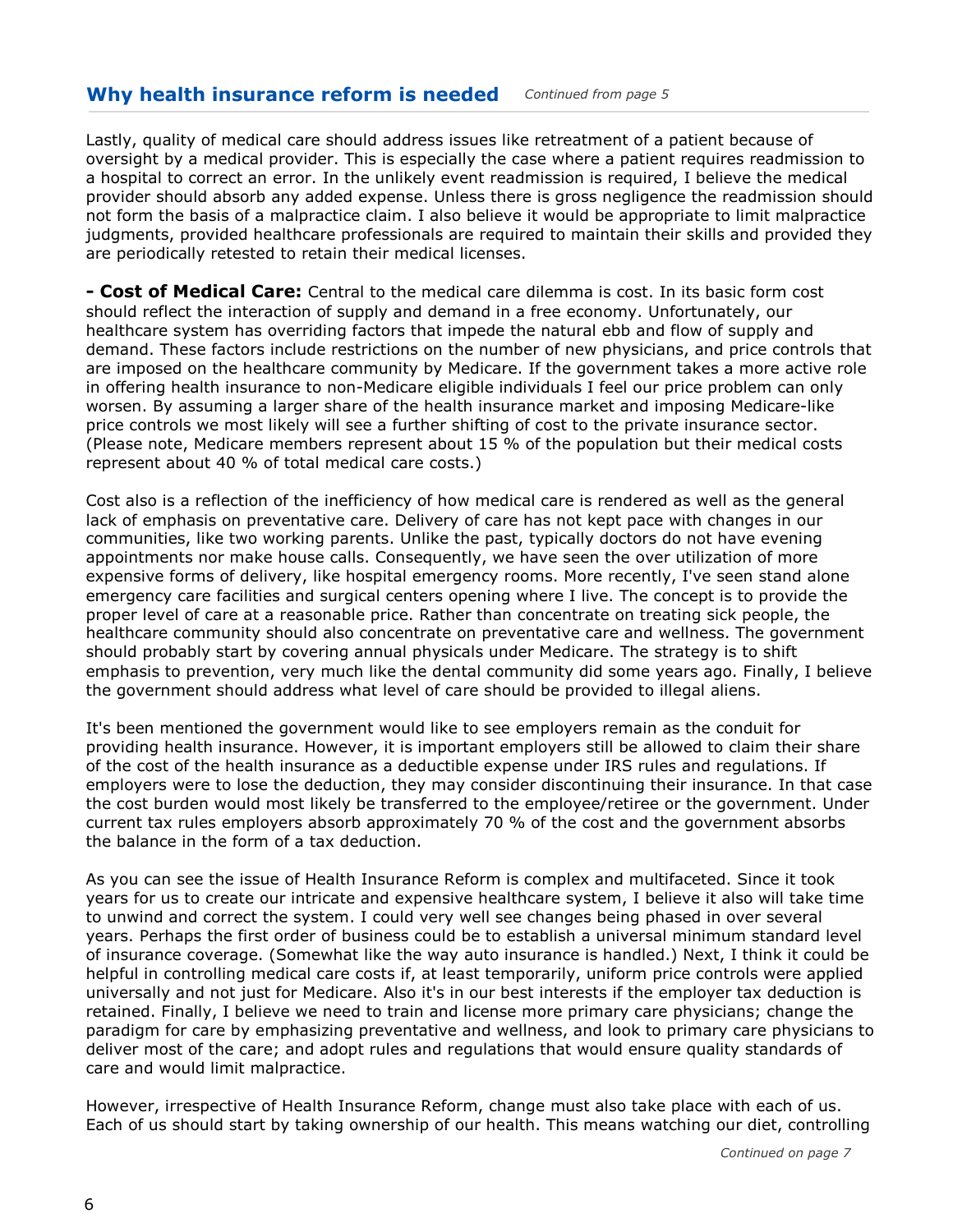#### l Why health insurance reform is needed  $Conting of theorem 64$

our weight, exercising, getting proper rest, dealing with stress, taking our medication regularly and following our doctor's orders regarding these activities as well as any other advice. By taking charge of our lives we should be happier and healthier. Remember, it is never too late to change. Studies have shown that genetics influence about 20 % to 30 % of our health, while we control the remaining 70 % to 80 %! Changes in lifestyle should also translate into reduced medical costs.

Reduced medical costs could alleviate the need for expensive forms of health insurance. Health insurance that is designed to provide catastrophic coverage is generally more reasonably priced than comprehensive coverage that typically provides nearly full reimbursement. By contrast, catastrophic coverage usually has high deductibles and co-payments but the premiums are lower.

Next, we each need to get involved by taking a more active role in Health Insurance Reform by attending town-hall-meetings, any other related meetings and contacting our government representatives to make our opinions known. Other areas of concern that contribute to the high cost of health care include torts (malpractice suits), duplicate/unneeded medical tests and xrays, access to medical records, expensive medical care, the number of practicing primary care physicians, elimination of an employer's tax deduction for health insurance, the cost and availability of non-group medical insurance, the ability to purchase out-of-state coverage, etc.

Our overall aim should be to provide the appropriate level of care to everyone at a reasonable cost. In its simplest form this means better matching the medical delivery method and the patient's need, e.g., where feasible, use small satellite facilities, like surgical emergency care centers, to treat non-life threatening medical conditions. After all is said and done medical care costs must be reduced while maintaining or, ideally, even substantially improving the quality of health care. You may wish to consider starting by contacting your Senator and/or your House Representative to make your feelings are known to them about Health Insurance Reform, especially about retaining the employer tax deduction.

### Al Horan, Chairman, CRA Benefits Committee

Please note, these are my thoughts which are not necessarily shared by Chevron.

## Another jump in paid membership  $\sum_{Continued from \space page 1}$

The geographic regions with the largest percentage growth were Northern California/Hawaii, 514; Northwest U.S./Alaska, 243; Unaffiliated, 176; and Gulf Coast, 175.

Also, according to the figures submitted to Hufford, the largest paid member chapters as of June 30 were Unaffiliated, 2,097; Contra Costa, 988; East Bay, 936; San Francisco, 646; Metropolitan Houston, 534; Tulsa SGT, 445; Texaco Retirees Houston, 440; North Central Texas, 432; Canadian Prairie, 400; Gulf Research Center, 380; Puget Sound, 380; Singing River, 374; and South Bay, 337.

By the way, here's a very important reminder about a major contribution that's a vital key in support of the Association's annual operating costs. A sum of \$3 from every paid annual chapter membership (\$5 from Unaffiliated members) is passed on to the national CRA. Additionally, Chevron Corporation makes a yearly contribution to the Association that is equivalent to \$7 per paid member.

For the CRA's current 2009-2010 fiscal operating budget, the membership total of 16,315 translates to a welcome and much appreciated Chevron Corporation contribution of \$114,205.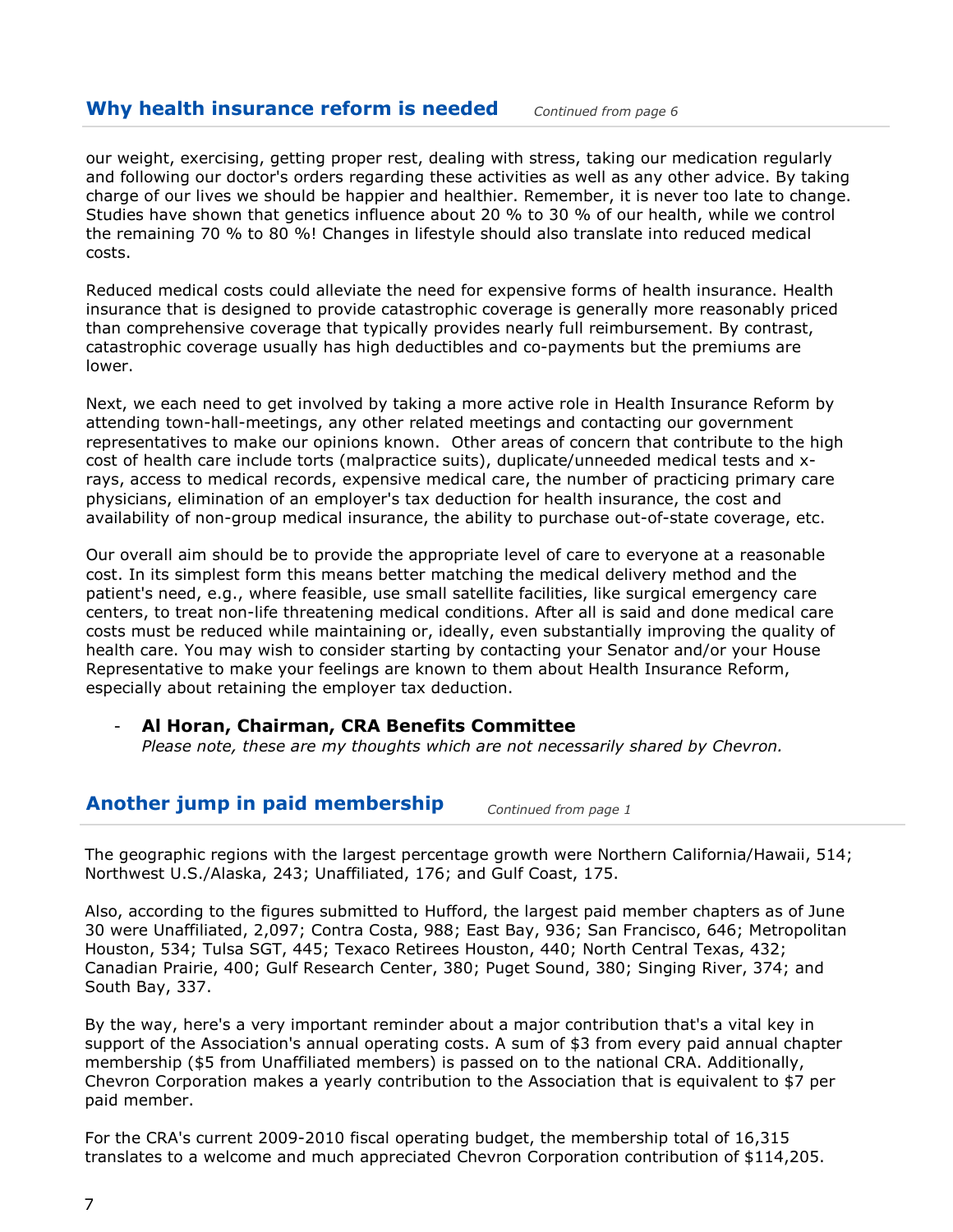## Puget Sound: Where teamwork, camaraderie, enthusiasm excel

*(Fifth in a series on CRA Chapters)*

Puget Sound - with 380 paid members - is the largest of six retiree chapters in the Association's U.S. Northwest/Alaska geographic region. It has enjoyed a 74 member increase since 2008 because of a surge in spousal affiliations.

But it isn't size that makes the chapter notable. What distinguishes Puget Sound is the teamwork, camaraderie and enthusiasm of all its members. That is evident in everything they do - such as volunteering to ensure the success of its fundraisers, picnic, golf tournament, bimonthly luncheons and more.

For example, up to eight retirees gather in a conference room to work on the production details for the chapter's bi-monthly newsletter. Another group of members organize the "live"April Auction each year to raise money for the chapter's August picnic and golf tournament. To help make the Auction a success, members donate such home-prepared items as floral arrangements, embroidered clothing and jams. Volunteerism is strong, too, by those supporting the chapter's annual Christmas food drive.

There's no shortage, either, of those who offer to serve on the board of directors. That tenmember board consists of six Chevron retirees and four from Texaco.

President Ray Airone works hard, too, in making Puget Sound's luncheons appealing. He explains, "Our meetings are diverse. While we may have a speaker and time for social interaction, our luncheons are preceded by an open discussion. The president usually begins the program by giving an overview of such things as legislative issues important to Chevron, the CRA's Dental Plan, updates of other CRA business plus future chapter programs. Members are encouraged to ask questions and offer comments."

Communicating to members, most who live north and east of Seattle, is an essential chapter function. Much of that is accomplished via the publication of five issues of a chapter newsletter that averages 10 pages. Airone says, "Our newsletter usually publishes one or two pages of member photos in color, which is very popular, plus items about members, an events calendar and In Memoriam column. We also run articles about Chevron subjects like exploration/production accomplishments and the Humankind Program."

Additionally, Puget Sound maintains an e-mail roster of members and Chevron contacts.

Airone is completing his second year as president. He culminated his 31-year Chevron career by retiring in 1996 in Seattle as Marketing manager, Chevron Products, with responsibility for the Pacific Northwest and Anchorage, Alaska.

Chevron Products, by the way, is supportive of some chapter activities. Examples:

- It allows its office to be used for board meetings.
- It allows chapter members to use its copying machine and conference room in assembling the chapter newsletter.
- It gives support to the chapter's annual raffle by contributing \$50 Chevron gasoline gift cards and gives aid to the golf tournament by providing golf towels and sleeves of golf balls with Chevron and Texaco logos.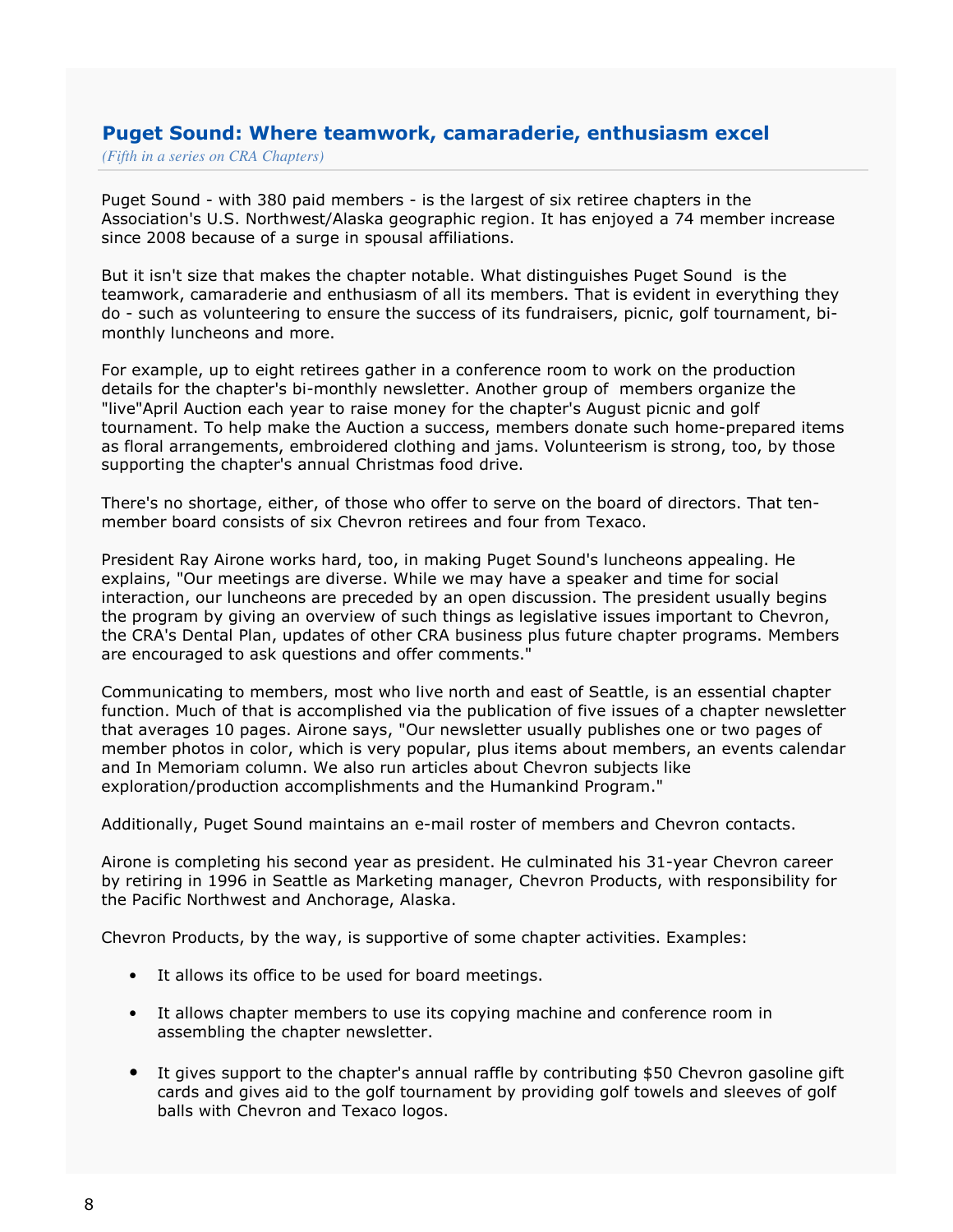## Encore In Memoriam: April 2009 – June 2009

As reported by Chevron during this period

Wessely, John Edward, Caltex, Ret. 1984

Ackerman Jr., G. J., Chevron, Ret. 1992 Adams, Robert T., Chevron, Ret. 1985 Andreola, Bennie, Chevron, Ret. 1977 Artuz, Manuel P., Chevron, Ret. 1994 Aubry, J. W., Chevron, Ret. 1980 Bach, Earl C., Chevron, Ret. 1998 Barker, Alvin F., Chevron, Ret. 1980 Barry, Gerald J., Chevron, Ret. 1976 Basham, James W., Chevron, Ret. 1990 Baucum, H. E., Chevron, Ret. 1984 Beadle Jr., Allen C., Chevron, Ret. 1989 Binney, Gerald D., Chevron, Ret. 1981 Blackford, Frank E., Chevron, Ret. 1991 Blair, G. K., Chevron, Ret. 1986 Boller, Richard F., Chevron, Ret. 1992 Bowe, Gary N., Chevron, Ret. 2005 Boyles Jr., John M., Chevron, Ret. 1990 Brandt, Ruby, Chevron, Ret. 1992 Brown, Fred E., Chevron, Ret. 1966 Buffalow Jr., O. T., Chevron, Ret. 1989 Carpenter, Ronald A., Chevron, Ret. 1994 Carr, Elise A., Chevron, Ret. 1995 Chambers, Elmer L., Chevron, Ret. 1986 Cole, W. W., Chevron, Ret. 1985 Colon, Drucilla A., Chevron, Ret. 1997 Coulter, James W., Chevron, Ret. 1985 Coy Jr., Ed L., Chevron, Ret. 1992 Crider, R. J., Chevron, Ret. 1991 Cross, Pat O., Chevron, Ret. 1975 Cukr, Dennis M., Chevron, Ret. 2004 Culligan, Leland B., Chevron, Ret. 1986 Cunningham, R. H., Chevron, Ret. 1970 Daniel, Robert E., Chevron, Ret. 1992 Dimney Jr., Arthur H., Chevron, Ret. 1981 Dover, Reginald C., Chevron, Ret. 1983 Dunlap, Omer D., Chevron, Ret. 1990 Dunstan, Robert O., Chevron, Ret. 1989 Duron, R.N., Chevron, Ret. 2001 Easton Jr., Herbert , Chevron, Ret. 1982 Eckerdt, Roy B., Chevron, Ret. 1992 Ericsen, Olav L., Chevron, Ret. 1974 Esola, Geraldine M., Chevron, Ret. 1994 Feik, Otto C., Chevron, Ret. 1981 Fowle, George T., Chevron, Ret. 1985 Franks, J. W., Chevron, Ret. 1982 French, Arthur J., Chevron, Ret. 1981 Gale, Bert C., Chevron, Ret. 1981 Gantnier, Philip P., Chevron, Ret. 1986 Garton, Emory W., Chevron, Ret. 1981 Gibson, Joseph H., Chevron, Ret. 1977 Giles, Wayne H., Chevron, Ret. 1981 Grant, June D., Chevron, Ret. 1978 Gray, Roy L., Chevron, Ret. 1984 Halbouty, James J., Chevron, Ret. 1964 Hamilton, Loren R., Chevron, Ret. 1985 Hammel, Russell J., Chevron, Ret. 1981 Harris, Rex L., Chevron, Ret. 1989 Haskin, Charles A., Chevron, Ret. 1992 Herston, R. H., Chevron, Ret. 1986 Hilton, Billy B., Chevron, Ret. 1986 Hirshfield, Burton E., Chevron, Ret. 1989 House, Dorothy M., Chevron, Ret. 1975 Howland Jr., Wesley P., Chevron, Ret.

#### 1977

Hughes, Eileen V., Chevron, Ret. 1977 Iverson, J. A., Chevron, Ret. 1993 Jabbar, Louis , Chevron, Ret. 2000 Jensen, E. W., Chevron, Ret. 1982 Jenson, Alfred C., Chevron, Ret. 1983 Johns, Norma N., Chevron, Ret. 1986 Johnson, W. G., Chevron, Ret. 1990 Johnson Jr., Fletcher O., Chevron, Ret. 1986 Kalenborn, F. M., Chevron, Ret. 1972 Kibele, Eugene L., Chevron, Ret. 1974 Kidder, Robert L., Chevron, Ret. 1986 Kizer, F. R., Chevron, Ret. 1986 Klatt, R. J., Chevron, Ret. 1981 Kolok, W., Chevron, Ret. 1978 Laplace, James G., Chevron, Ret. 1985 Mackenzie, Glenn S., Chevron, Ret. 1993 Matson, Mildred P., Chevron, Ret. 1963 Matteucci, F. S., Chevron, Ret. 1981 Mcdonough, Robert J., Chevron, Ret. 1983

Mclaughlin, William J., Chevron, Ret. 1977

Mell, Wilfred C., Chevron, Ret. 1985 Mericle, W. R., Chevron, Ret. 1981 Minor, R. E., Chevron, Ret. 1990 Mitchell, W. J., Chevron, Ret. 1992 Morgan, William D., Chevron, Ret. 1986 Morse, L. H., Chevron, Ret. 1985 Nguyen, Can B., Chevron, Ret. 1998 Noel, Richard L., Chevron, Ret. 1985 Norby, Harold, Chevron, Ret. 1973 Oconnor, J. M., Chevron, Ret. 1985 Orourke, Peter E., Chevron, Ret. 1976 Oxley, James J., Chevron, Ret. 1971 Parker, Edward, Chevron, Ret. 1982 Patrick, Carl R., Chevron, Ret. 1975 Pelham, Ronald R., Chevron, Ret. 1992 Peterson, Walter, Chevron, Ret. 1983 Price, Peter D. W., Chevron, Ret. 2008 Ramirez, L. S., Chevron, Ret. 1986 Randal, John D., Chevron, Ret. 1985 Reed, Joseph C., Chevron, Ret. 1989 Reither, Thomas D., Chevron, Ret. 2003 Rivera, Nicandro , Chevron, Ret. 1982 Rundle, Victor A., Chevron, Ret. 1985 Russo, Vincent A., Chevron, Ret. 1993 Ryno, Albert, Chevron, Ret. 1985 Sandow, Thomas K., Chevron, Ret. 1999 Shaughnessy, C. M., Chevron, Ret. 1986 Sigler, Robert W., Chevron, Ret. 1976 Sinclair, William S., Chevron, Ret. 1974 Skriba, Margaret V., Chevron, Ret. 1985 Smith, David E., Chevron, Ret. 1995 Snook, Isabella M., Chevron, Ret. 1982 Staley, William G., Chevron, Ret. 1999 Steiner, John P., Chevron, Ret. 1979 Stewart, Michael J., Chevron, Ret. 1999 Tackett, W. O., Chevron, Ret. 1983 Thomas, Robert E., Chevron, Ret. 1971 Toews, Harvey H., Chevron, Ret. 1992 Uppman, R. E., Chevron, Ret. 1983 Willeford, O. L., Chevron, Ret. 1984 Williams, James C., Chevron, Ret. 1983

Williams, Rupert G., Chevron, Ret. 1997 Work, Richard D., Chevron, Ret. 1983 Young, Roy M., Chevron, Ret. 1985 Zechiel, W. J., Chevron, Ret. 1985

Bevan, Leroy J., Getty, Ret. 1982 Brockett, Dan H., Getty, Ret. 2008 Christie, Robert H., Getty, Ret. 1985 Cumpton, Marvin M., Getty, Ret. 1976 Daigle, Sam J., Getty, Ret. 1999 Dick, Leonard A., Getty, Ret. 1986 Embry, Clarence A., Getty, Ret. 1973 Farber, Neal F., Getty, Ret. 1976 Fassler, Kim D., Getty, Ret. 1999 Foster, George B., Getty, Ret. 1986 Frederick, Lloyd J., Getty, Ret. 1989 Granby, Lawrence M., Getty, Ret. 1978 Green Jr., Bobby, Getty, Ret. 1994 Herrin, Geary G., Getty, Ret. 1995 Johnson, Kenneth O., Getty, Ret. 1976 Kasuske, Roger C., Getty, Ret. 1994 Knaussman, Howard L., Getty, Ret. 1984 Lloyd, Joshua A., Getty, Ret. 1983 Mcduffie, Malcolm, Getty, Ret. 1980 Mckenney, Richard W., Getty, Ret. 1984 Mcneill, J. Brooks, Getty, Ret. 1983 Miller, Grace E., Getty, Ret. 1975 Morris, Jeanne M., Getty, Ret. 1980 Murphy, James A., Getty, Ret. 1985 Peters, Josephine, Getty, Ret. 1977 Purser, Thomas J., Getty, Ret. 1998 Sams, Nathan R., Getty, Ret. 1997 Scheepstra, Evelyn H., Getty, Ret. 1986 Stroud, Frances D., Getty, Ret. 1976 Sullivan, John F., Getty, Ret. 1985 Tibey, Phillip E., Getty, Ret. 1984

Archer Jr., Ira F., Gulf, Ret. 1978 Bailey, Henry J., Gulf, Ret. 1971 Barry, Hugh P., Gulf, Ret. 1986 Blair, Oliver C., Gulf, Ret. 1986 Blunk, Alfred L., Gulf, Ret. 1992 Boefer, Florence I., Gulf, Ret. 1981 Bourke, Henry J., Gulf, Ret. 1983 Boyland, Herbert L., Gulf, Ret. 1982 Brock, Lacy, Gulf, Ret. 1980 Bryant, Eugene E., Gulf, Ret. 1983 Burroughs, Martin M., Gulf, Ret. 1982 Callahan, Michael J., Gulf, Ret. 1981 Carey, Norval E., Gulf, Ret. 1986 Chapman, Virgie L., Gulf, Ret. 1978 Connelly Jr., Charles J., Gulf, Ret. 1983 Cornia, Lloyd R., Gulf, Ret. 1994 Cousino, Stephen R., Gulf, Ret. 1973 Cummins, Daniel E., Gulf, Ret. 1996 Darden Jr., Jerome K., Gulf, Ret. 1983 Davidson, Charles D., Gulf, Ret. 1999 De La Garza, Israel , Gulf, Ret. 1992 Dickson, William H., Gulf, Ret. 1985 Dixon, Edward G., Gulf, Ret. 1983 Drane, Allene, Gulf, Ret. 1976 Dunn, Olga R., Gulf, Ret. 1992 Edwards, William B., Gulf, Ret. 1976 Fairweather, Edgar, Gulf, Ret. 1975 Falat, Anna L., Gulf, Ret. 1983

Fischer, August J., Gulf, Ret. 1983 Fisher, Carl L., Gulf, Ret. 1974 Fiske, Wilbur P., Gulf, Ret. 1988 Frazier Jr., John T., Gulf, Ret. 1982 Glover, Abraham L., Gulf, Ret. 1992 Godkin, Leonard E., Gulf, Ret. 1983 Gomez Jr., Arthur P., Gulf, Ret. 1991 Gratiski, Felix R., Gulf, Ret. 1982 Gratke, Phillip E., Gulf, Ret. 1999 Gray Jr., Hervey L., Gulf, Ret. 1976 Griswold, Harry T., Gulf, Ret. 1978 Groves, Clifford D., Gulf, Ret. 1983 Haines, George G., Gulf, Ret. 1983 Harbison, John M., Gulf, Ret. 1971 Hardy, Henry M., Gulf, Ret. 1987 Harvey, Lenis A., Gulf, Ret. 1992 Hearing, John R., Gulf, Ret. 1979 Hensler, Clarice , Gulf, Ret. 1983 Hepner, Frank P., Gulf, Ret. 1976 Hertz, Darryl H., Gulf, Ret. 1998 Hicks, George F., Gulf, Ret. 1981 Hoehl, William J., Gulf, Ret. 1980 Hucic, Valentine J., Gulf, Ret. 1986 Huffmyer, J. R., Gulf, Ret. 1968 Huneveld, Johannes G., Gulf, Ret. 1979 Jenkins, Leroy, Gulf, Ret. 1989 Johnson, Billy E., Gulf, Ret. 1979 Johnson, Cleveland, Gulf, Ret. 1980 Jones, Christopher R., Gulf, Ret. 1998 Kennedy, Denzel T., Gulf, Ret. 1983 Kittle, Christopher J., Gulf, Ret. 1990 Kratz, Henry L., Gulf, Ret. 1977 Lacroix, Eugene C., Gulf, Ret. 1985 Lawson, Paul S., Gulf, Ret. 1983 Lively, Mary S., Gulf, Ret. 1997 Loehrig, Frederick E., Gulf, Ret. 1978 Loftin Jr., Charlie F., Gulf, Ret. 1983 Lough, Ann S., Gulf, Ret. 1985 Lyons, Louis J., Gulf, Ret. 1977 Martino, Albert, Gulf, Ret. 1983 Mc Adoo, Margaret A., Gulf, Ret. 1986 Mc Cauley, Joseph F., Gulf, Ret. 1977 Mcallister, Michael G., Gulf, Ret. 1986 Meeks, Larry W., Gulf, Ret. 1994 Merritt, Martin W., Gulf, Ret. 1992 Milich, John M., Gulf, Ret. 1985 Miller, Gale A., Gulf, Ret. 1986 Moore, Noel D., Gulf, Ret. 1976 Mosbaugh, Don W., Gulf, Ret. 1972 Nelson, James O., Gulf, Ret. 1983 Nelson, Earl, Gulf, Ret. 1989 Nesbit, Robert A., Gulf, Ret. 1983 Oliver Jr., Maurice E., Gulf, Ret. 1979 Parton, Betty J., Gulf, Ret. 1999 Piercy, Doris V., Gulf, Ret. 1975 Pilcher, Malcolm E., Gulf, Ret. 1980 Pope, Winston R., Gulf, Ret. 1985 Powell, George H., Gulf, Ret. 1973 Powell, George W., Gulf, Ret. 1985 Ransom, James W., Gulf, Ret. 1983 Robertson Jr., James A., Gulf, Ret. 1979 Rodgers, William F., Gulf, Ret. 1981 Rutherford, Rufus J., Gulf, Ret. 1984 Saulsberry, Emery J., Gulf, Ret. 1986 Seabolt, John E., Gulf, Ret. 1985